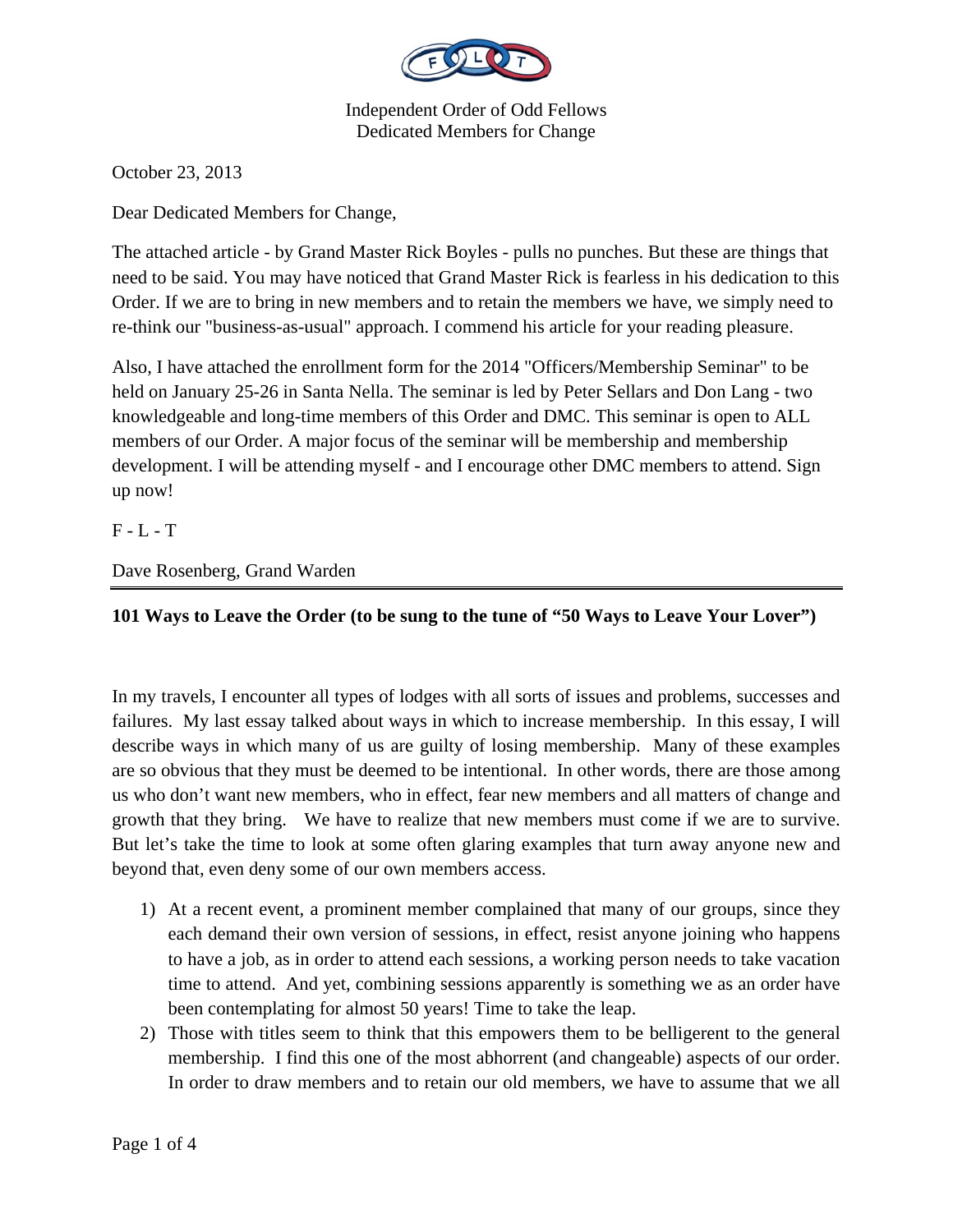

have good hearts and souls, and not use our titles to bully, belittle or besmirch anyone else.

- 3) Lodges with phantom meeting times. Apparently, there are a number of these. I have been Grand Master for several months now and have encountered a number of lodges that either don't meet or meet only sporadically.
- 4) Lodges with bizarre meeting times. Some lodges meet in the middle of the day. One such lodge, with very few attending members, meets in the afternoon, and confided with me that they had not gotten a new member in 10 years! Yet, they refuse to change. This is yet another way in which we deny entry to anyone with a job.
- 5) Lodges without a point of contact. Some lodges don't answer a phone, aren't listed in the phone book, don't have a web site, don't respond to email, have no site on Facebook, or fail to acknowledge any of the myriad of other contact methods. Naturally, they don't get many new members, and yet when you ask them they will claim they want new members. Although even when they are open, they keep their doors locked, with no bell or way in which to gain entry. How exactly does a new member join?
- 6) Some persons have a religious or political phobia. Some practice to it to the exclusion of those they may feel and think differently than they do. This world would be a pretty dull place if we all thought alike or worshipped in one manner. Even our ritual states that we allow no political, sectarian or other debate, so those who espouse one religious or political belief seem to think this entitles them and no one else. The fact of the matter is that religious and political beliefs are highly personal and should be kept to ourselves and not spread throughout our lodges to poison them with discord.
- 7) Sexual politics. Some Odd Fellow lodges still ban women. While not expressly against the code, to me this goes contrary to our own belief systems. Is it somehow fraternal to deny entry to half of our population? Of course not. I have also found that when lodges like this finally allow women entry, they are often pleasantly surprised.
- 8) Cronyism. Institutionalized belligerence. Prolonged ignorance to generally accepted moral norms of behavior. No one should feel threatened within our midst. We should not threaten each other nor should we encourage the threat of violence or violent behavior on others. You say this doesn't exist? Email or call me and I will provide examples of all these actions.
- 9) Know-it-alls who belittle others. Many quote the code, but many often mis-quote the code. The code is not a bludgeon. The code is a guidebook for our actions, but it is not a tool to use over your fellow members. Many new members are constantly berated with the simple fact that they don't know the code. Of course, this is true since most of us were not born with the code ingrained in our psyche. I have written legislation for many years yet I am constantly struck by how much I don't know. To me, the proper code of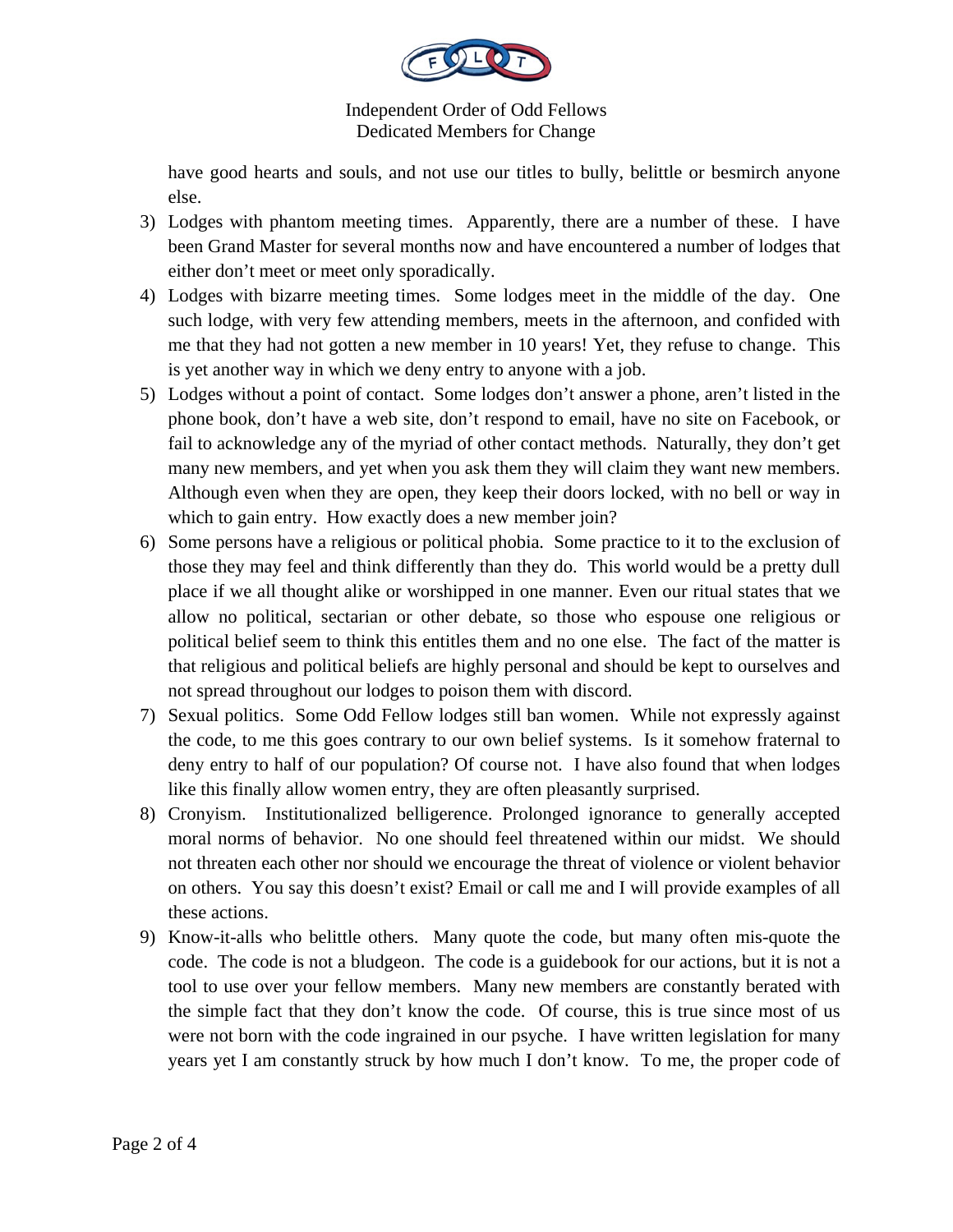

conduct is the moral way of conduct, and whether or not it says it properly in the code, is almost redundant or unnecessary.

- 10) A tuxedo obsession. Recently, I spoke to a number of up and coming members and I asked them why they did not attend a certain event. They replied, almost in unison, that they did not have tuxedos to wear to the event. Now many of us who have been in the order don't need to worry since we have the tuxedos, or long flowing dresses, that seem to be required of us, but to those outside looking in this is one of our most ridiculous obsessions. In a recent trip to Men's Wearhouse, whom are one of the biggest sellers of tuxedos, a salesman confided in me that almost all tuxedos go to wedding and prom participants, and very few to other events. Eventually, we are finally going to have modernized our wardrobe, if we really want to attract anyone new. My own officers wear either polo shirts or Hawaiian shirts. At several lodges I have been told it is refreshing to see visitors who dress like fellow members.
- 11) Money as a weapon. Many who would like to join simply can't afford to join, due to various costs. I am not referring to the membership fees or the per capita. I am referring to the expectations we have in which members are expected to attend events hundreds of miles away, rent hotel rooms and pay event fees. This often runs into the thousands of dollars. Grand Lodge Elective officers are given a budget, but all others generally travel under their own nickel. Another reason why statewide events are becoming less and less attended. This is also a relatively new issue since years ago there was a network of fellow members statewide who would provide room and board for travelling members.
- 12) Negativity. Some of our long-time and prominent members discourage new members by constantly being negative about new ideas or suggestions from these new members. We need to learn to say "yes", instead of always saying "no".

These are just a few of the reasons people fail to join or end up leaving the order. I thought of these reasons pretty quickly. I have no doubt that many of my brothers and sisters could think of other reasons. In order for us to initiate growth, we must look at these issues and think of ways in which to make new and old members more accepted. Some members treat differences between each other as some type of mortal combat, to which it seems that Paul Simon's first line from his song is very appropriate – "the problem is all inside your head". It's time for us all to relax, band together and head happily into the future.

## **In F., L., & T., Rick Boyles, Grand Master.**